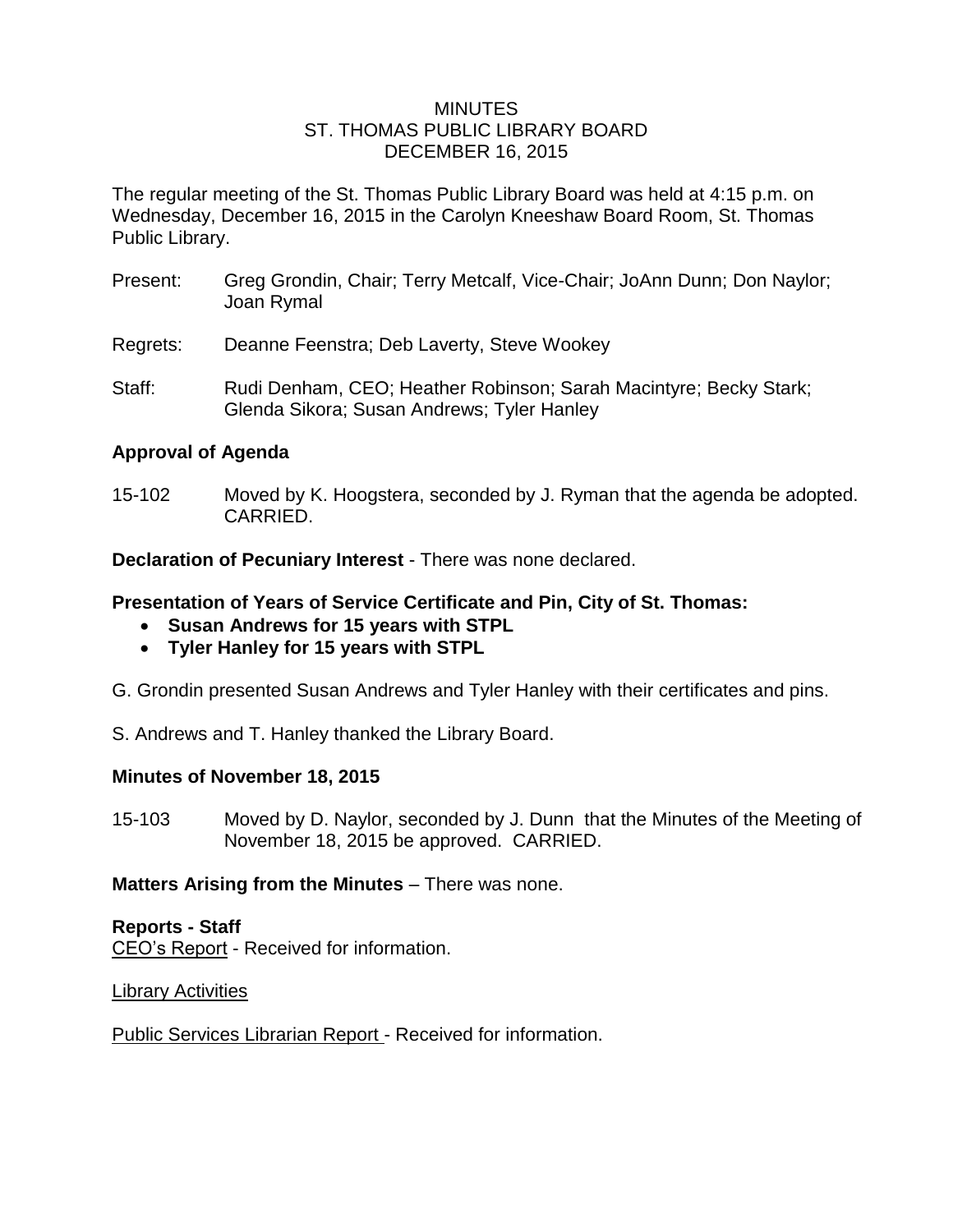In answer to a question, H. Robinson replied that the Library's Teen Advisory Board (TAB) meets once a month and there is a teen drop-in once a month. The CEO advised that the hours that teens participate in TAB count towards their High School Volunteer Program.

Systems and Public Services Librarian Report – Received for information.

#### Update

S. Macintyre advised that the new ILS Sierra system went live on December 16, 2015 and is progressing well. The Board congratulated Sarah.

RFID Report – Received for information.

There was a discussion on RFID, (Radio Frequency Identification) regarding the age of our current system, gates, kiosks, etc.

15-104 Moved by T. Metcalf, seconded by J. Rymal that the St. Thomas Public Library Board delay the implementation of Self Serve Kiosks until a decision is made on migration to RFID technology. CARRIED.

#### Outreach and Community Development Librarian Report - Received for information.

#### Update

B. Stark reported that she attended a forum in Komoka on Community Hubs with the Deputy Premier, the Advisor to the Premier on Community Hubs and other library and community representatives. She shared some of her experiences at our Northside Neighbourhood Hub, and shared ideas for how the government could better support the creation and implementation of community hubs across Ontario. She noted that the government does not seem to see the public library's role as a hub of information and activity in their community.

B. Stark is creating a report on the Library Survey Project to be submitted to the Board in January 2016.

The CEO advised that staff are donating non-perishable food items to the Northside Neighbourhood Hub and advised members that if they would like to donate, the cutoff date is December 19 as B. Stark will deliver them on December 21, 2015. Staff have collected three boxes of items so far.

Friends Book Sales Report – November 2015 - Received for information.

Friends Liaison Report - December 2015 - Received for information.

Statistics – January – November 30, 2015 – Received for information.

2015 Annual User Survey – Received for information.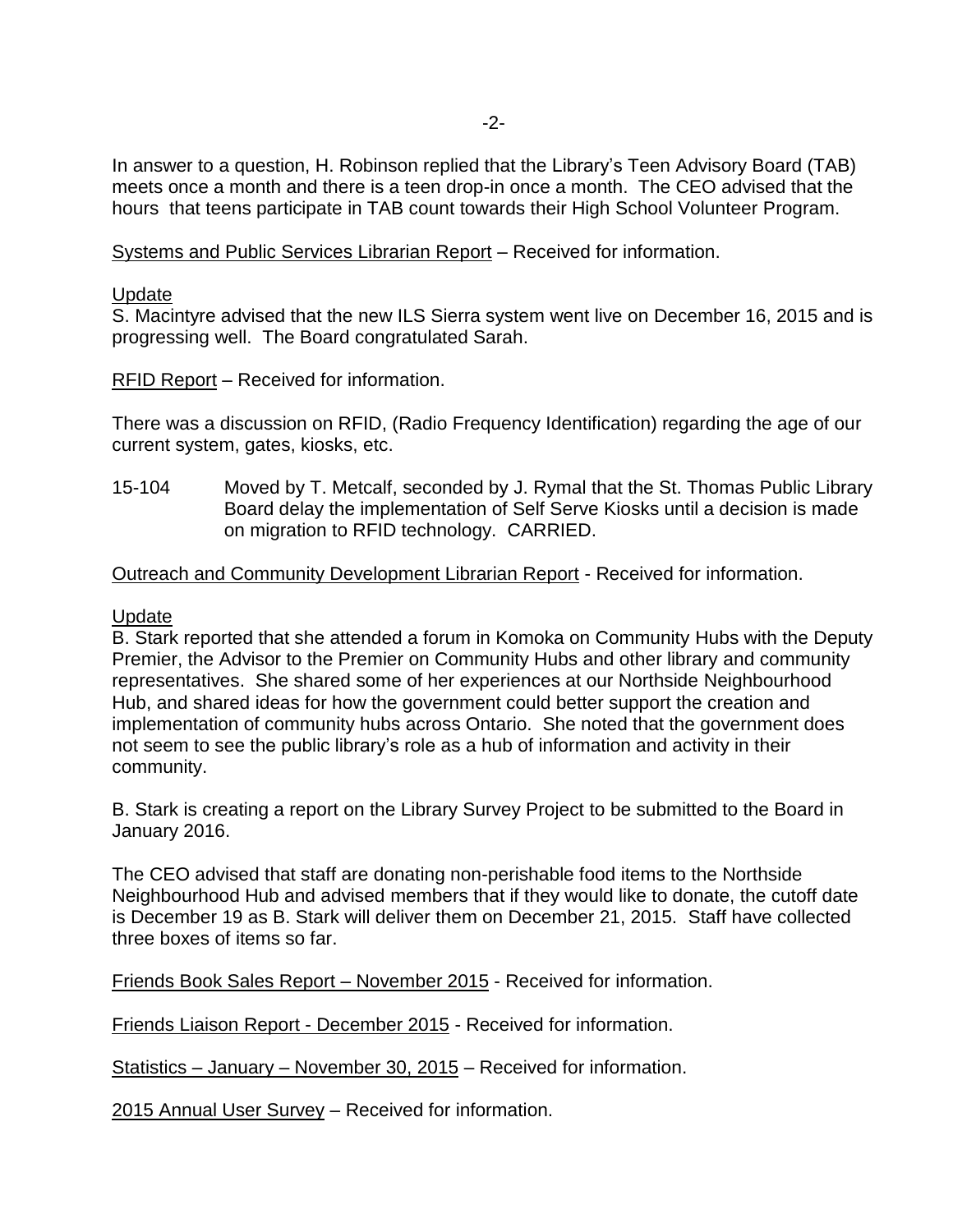## **Reports - Standing Committees** Finance

Finance Committee Minutes – December 8, 2015 – Received for information.

15-105 Moved by T. Metcalf, seconded by J. Dunn that the St. Thomas Public Library Board approve the Finance Committee Minutes of December 8, 2015. CARRIED.

The CEO advised that the City is requesting milestone dates for our three Capital Projects, the elevator replacement, self serve kiosk, and the building expansion from our Neely fund. A discussion took place regarding the dates for the projects and the elevator replacement as number one priority as there is an immediate need.

15-106 Moved by T. Metcalf, seconded by J. Dunn that the St. Thomas Public Library Board approve the use of the Mary Ann Neely donation for the Library Elevator Capital Project. And further, that the City of St. Thomas move forward with the replacement process immediately, in view of the urgency of the matter. CARRIED.

The timing of the kiosks is now dependent on the RFID decision, but the Board suggested a completion date of December 1, 2016.

The building expansion/atrium project is waiting for decisions by the City on the future of the Justice building. The Board proposed a completion date of June 30, 2017.

T. Metcalf, G. Grondin and J. Rymal agreed to form a small committee to review and manage the Capital Projects.

Revenue and Expenditure Statement – November 30, 2015 – Received for information.

The CEO advised that the Library finances will not be over/under \$10,000 at year end.

15-107 Moved by T. Metcalf, seconded by J.Rymal that the St. Thomas Public Library Board approve the Revenue and Expenditure Statement January to November 30, 2015. CARRIED.

Trust Funds Report – November 30, 2015 – Received for information.

15-108 Moved by T. Metcalf, seconded by J. Dunn that the St. Thomas Public Library Board approve the Trust Funds report of November 30, 2015. CARRIED.

Development Charges – January – November 30, 2015 – Received for information.

15-109 Moved by T. Metcalf, seconded by J. Ryman that the St. Thomas Public Library Board approve the Development Charges Report from January to November 30, 2015. CARRIED.